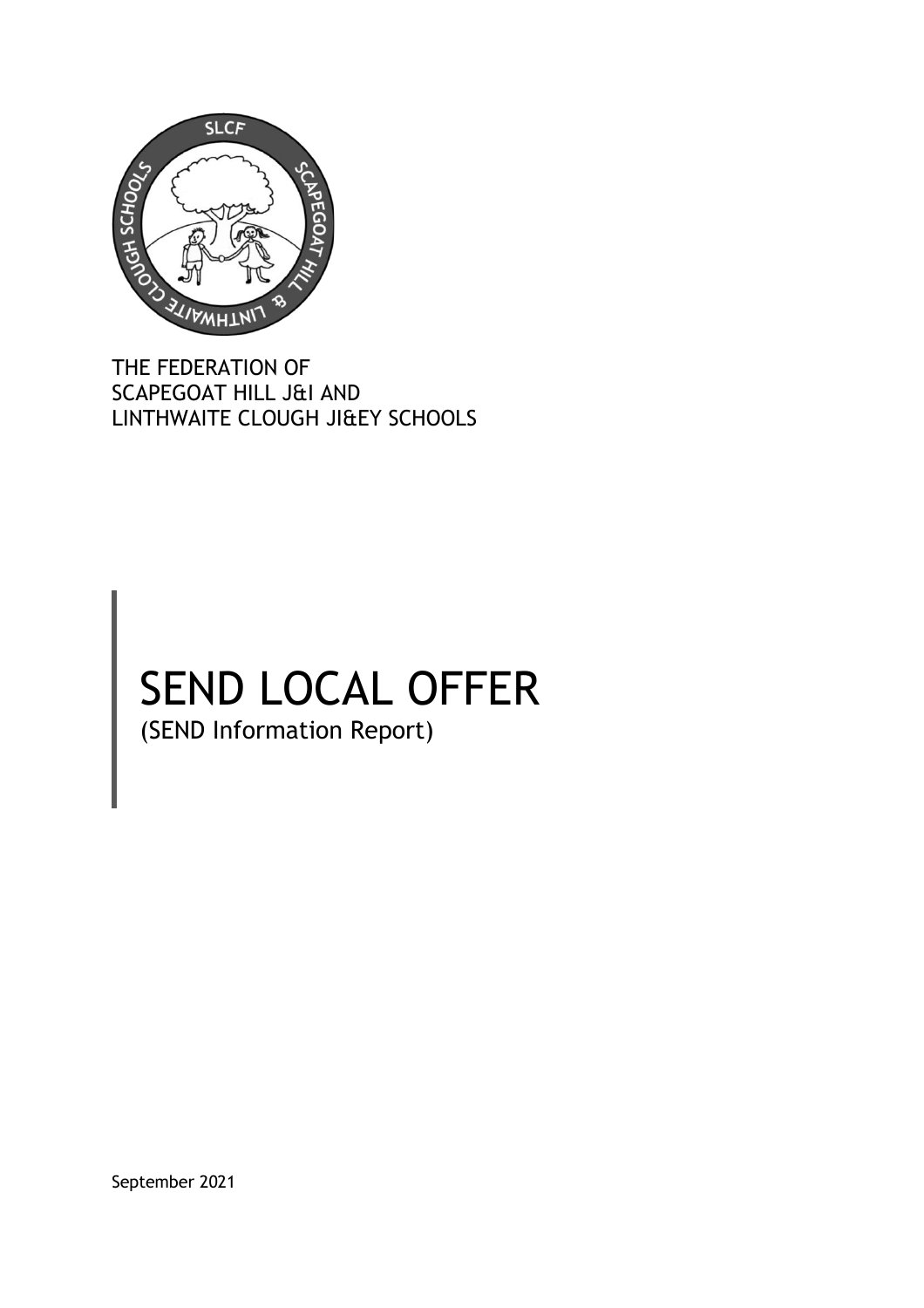*SLC Federation vision – to be a community of confident, creative learners thriving together in a rich, inclusive environment that raises the aspirations of each unique child.*

## **SEND LOCAL OFFER (SEND INFORMATION REPORT)**

#### **What does SEND mean?**

Children are all different and make progress at different rates. They have different ways in which they learn best. Our teachers take account of this in the way they organise their lessons and teach. Children making slower progress or having particular difficulties in one area may be given extra help or interventions to help them succeed.

**The Special Educational Needs (SEN) Code of Practice: for 0 to 25 years (Statutory guidance for organisations who work with and support children and young people with SEN),** which was published in June 2014, is the document which gives guidance on increasing options and improving provision for children and young people with Special Educational Needs.

This definition appears at the beginning of the document:

A child or young person has SEND if they have a learning difficulty or disability which calls for special educational provision to be made for them. A child of compulsory school age or a young person has a learning difficulty or disability if they:

(a) have a significantly greater difficulty in learning than the majority of others of the same age; or

(b) have a disability which prevents or hinders them from making use of educational facilities of a kind generally provided for others of the same age in mainstream schools or mainstream post-16 institutions.

A child under compulsory school age has special educational needs if they fall within the definition at (a) or (b) above or would so do if special educational provision was not made for them (Clause 20 Children and Families Bill).

This is an extract from the new Code of Practice, setting out what schools are required to do:

#### **Schools**

- Teachers are responsible and accountable for the progress and development of the pupils in their class, even where pupils access support from teaching assistants or specialist staff.
- High quality teaching, differentiated for individual pupils, is the first step in responding to pupils who have or may have SEND. Additional intervention and support cannot compensate for a lack of good quality teaching.
- The quality of teaching for pupils with SEND, and the progress made by pupils, should be a core part of the school's performance management arrangements and its approach to professional development for all teaching and support staff.
- The identification of SEND should be built into the overall approach to monitoring the progress and development of all pupils.
- Class and subject teachers, supported by the senior leadership team, should make regular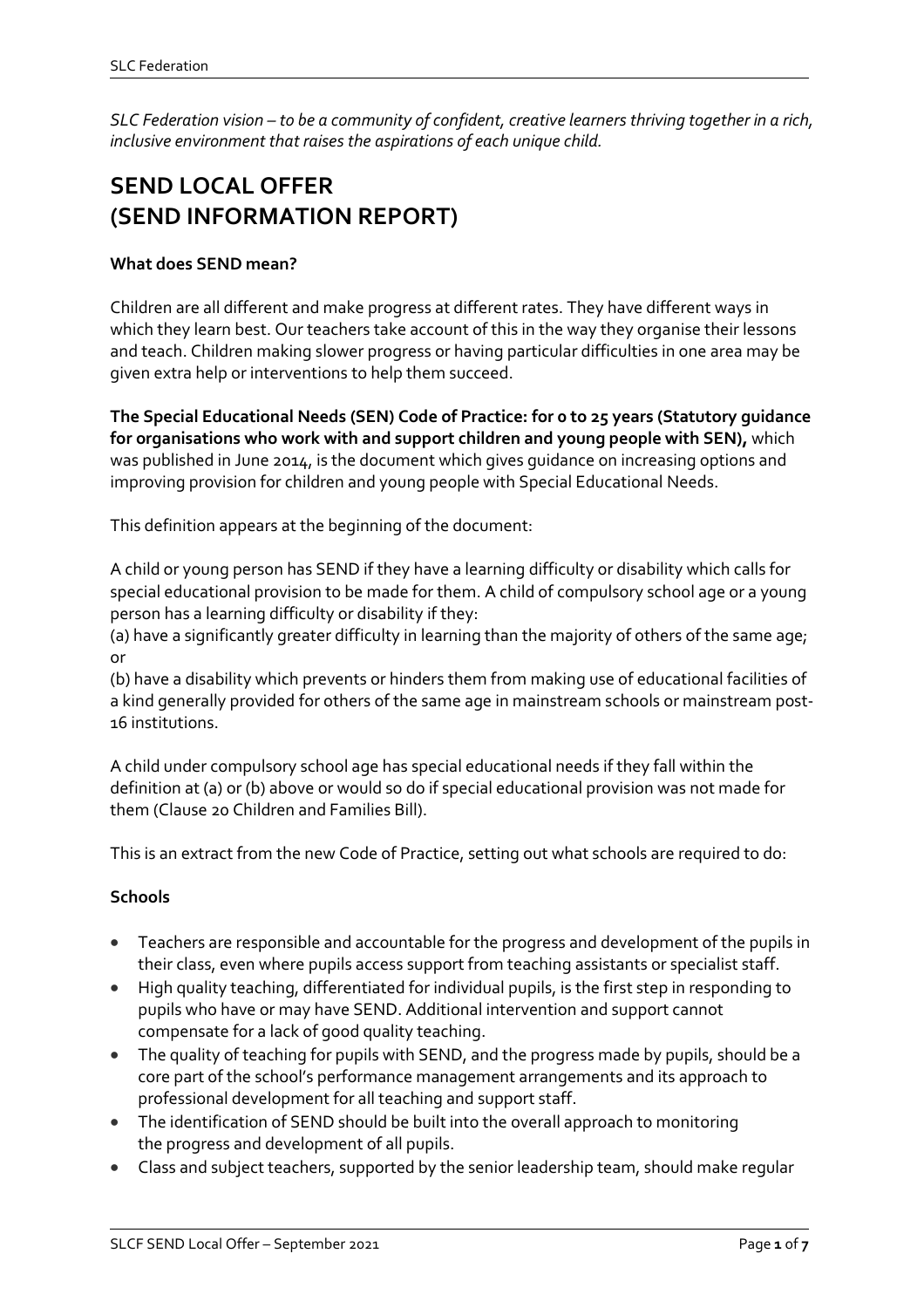assessments of progress for all pupils. Where pupils are falling behind or making inadequate progress given their age and starting point they should be given extra support.

- Where pupils continue to make inadequate progress, despite high-quality teaching targeted at their areas of weakness, the class teacher, working with the SENDCO, should assess whether the child has a significant learning difficulty. Where this is the case, then there should be agreement about the SEND support that is required to support the child.
- Teachers should set high expectations for every pupil and aim to teach them the full curriculum, whatever their prior attainment.
- Once a potential special educational need is identified, four types of action should be taken to put effective support in place – Assess, Plan, Do, Review – this is the *graduated approach* called SEND Support.
- Where a child continues to make little or no progress, despite well-founded support that is matched to the child's area of need, the school should consider involving specialists, including those from outside agencies.
- Where a pupil is receiving SEND support, schools should meet parents at least termly to set clear goals, discuss the activities and support that will help achieve them, review progress and identify the responsibilities of the parent, the pupil and the school.
- It is for schools to determine their own approach to record keeping. But the provision made for pupils with SEND should be accurately recorded and kept up to date. Ofsted will expect to see evidence of the support that is in place for pupils and the impact of that support on their progress as part of any school inspection.

If your child is receiving additional support because of a Special Educational Need or disability, you will receive a copy of your child's plan (Individual Education Plan or My Support Plan) each time it is reviewed. This gives details of the specific targets your child is working towards and how we can work, in partnership, to help your child achieve these targets.

You will also be invited into school to talk about how your child is doing - what is working and what we might need to do differently. This meeting is in addition to our Parents' Evenings. Coming to these review conversations gives you an opportunity to talk in greater detail about the support that is in place for your child and to ask questions or give us further information.

We also work closely with parents and carers of children with more complex needs, in order to support them in school, wherever it is appropriate and possible. We have worked with parents and carers to learn how to support children with medical conditions, those who need specific pieces of equipment or technology, those who need to continue prescribed therapeutic regimes (speech and language, occupational therapy, physical therapy) or need to attend other schools to access part of the curriculum.

If you have any questions about what is possible, please come and talk to us.

#### **What we can offer at SLCF?**

How accessible is our school?

The school has an Accessibility Plan which can be viewed via the school's website or by contacting the individual school office for a hard copy.

SLCF is committed to inclusion. Part of the Federation strategic planning for improvement is to develop cultures, policies and practices that include all learners. We aim to engender a sense of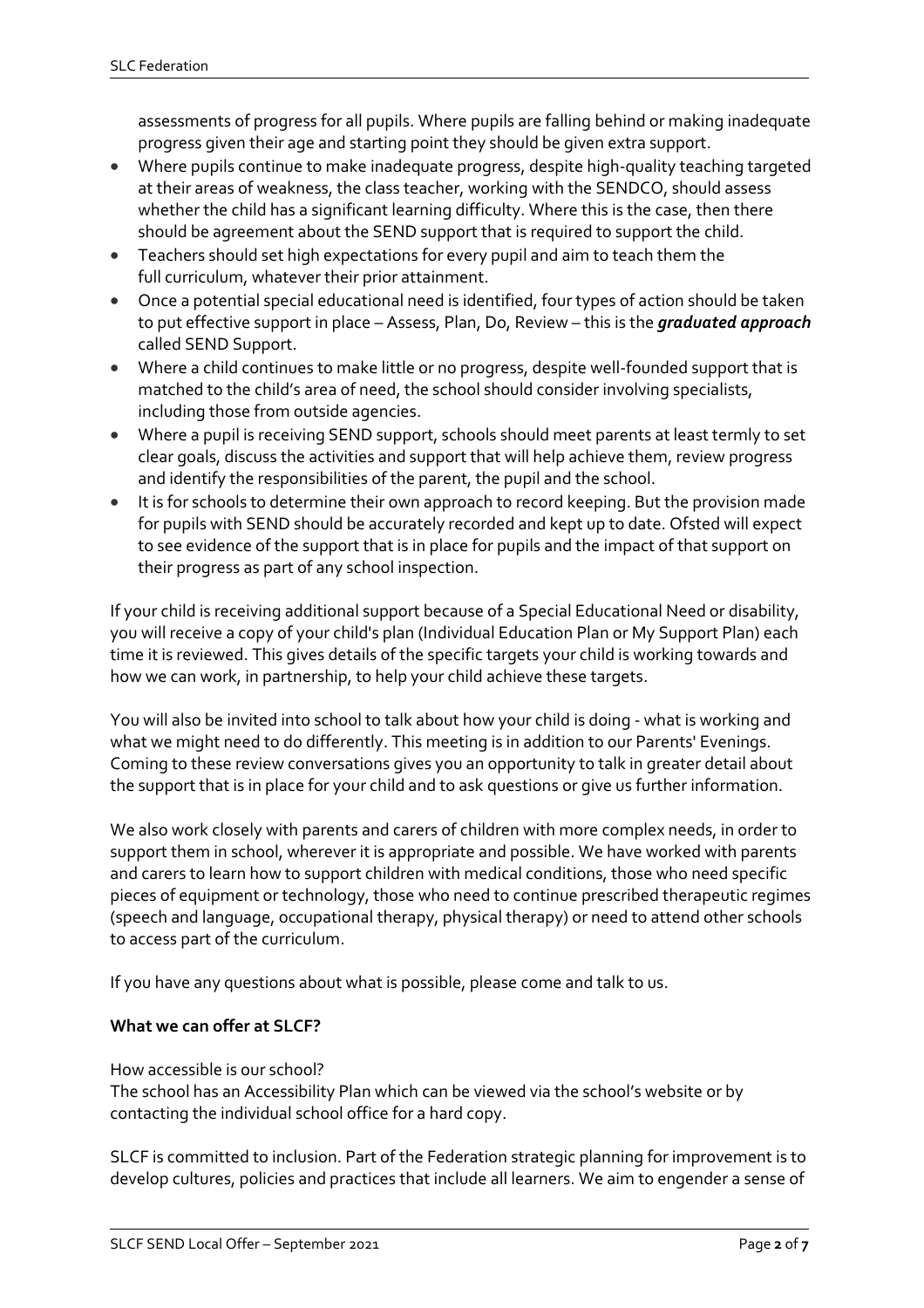community and belonging, and to offer new opportunities to learners who may have experienced previous difficulties.

This does not mean that we will treat all learners in the same way, but that we will respond to learners in ways which take account of their varied life experiences and needs.

We believe that educational inclusion is about equal opportunities for all learners, whatever their age, gender, ethnicity, impairment, attainment and background. We pay particular attention to the provision for and the achievement of different groups of learners.

#### **Quality First Teaching**

Every child is different and needs different things to help them succeed, and this means that the things we put in place need to be different for each child, including those with Special Educational Needs and Disabilities.

All children at SLCF benefit from high quality teaching which includes an appropriate curriculum that is differentiated to meet the needs of all learners, including those who need support or extension. Teachers use a variety of teaching styles and a wide range of materials, and are highly aware of the needs of each child in their class. Assessment methods and materials are tailored to the needs of individual pupils so teachers are able to monitor the progress of all our children very carefully.

#### **Additional support**

Sometimes children need additional support to make good progress. There are lots of ways to do this. Additional support might include:

- small group support in class/out of class
- individual support in class/out of class
- access to specific resources (use of technology, accessible materials, specific aids)
- mentoring or nurturing intervention
- specifically differentiated materials

#### **We work as a team around each child**

Sometimes, a child may need specialist support as well. We work with lots of other agencies and professionals to provide the best support possible for each child. This can include:

 $\overline{a}$ 

Educational Psychologist Learning Mentor and Educational Teaching Assistant Support Speech and Language Therapists Occupational Therapists Visual Impairment Services Hearing Impairment Services Outreach Provision Child and Adolescent Mental Health Services (CAMHS) School Nurses Health Visitors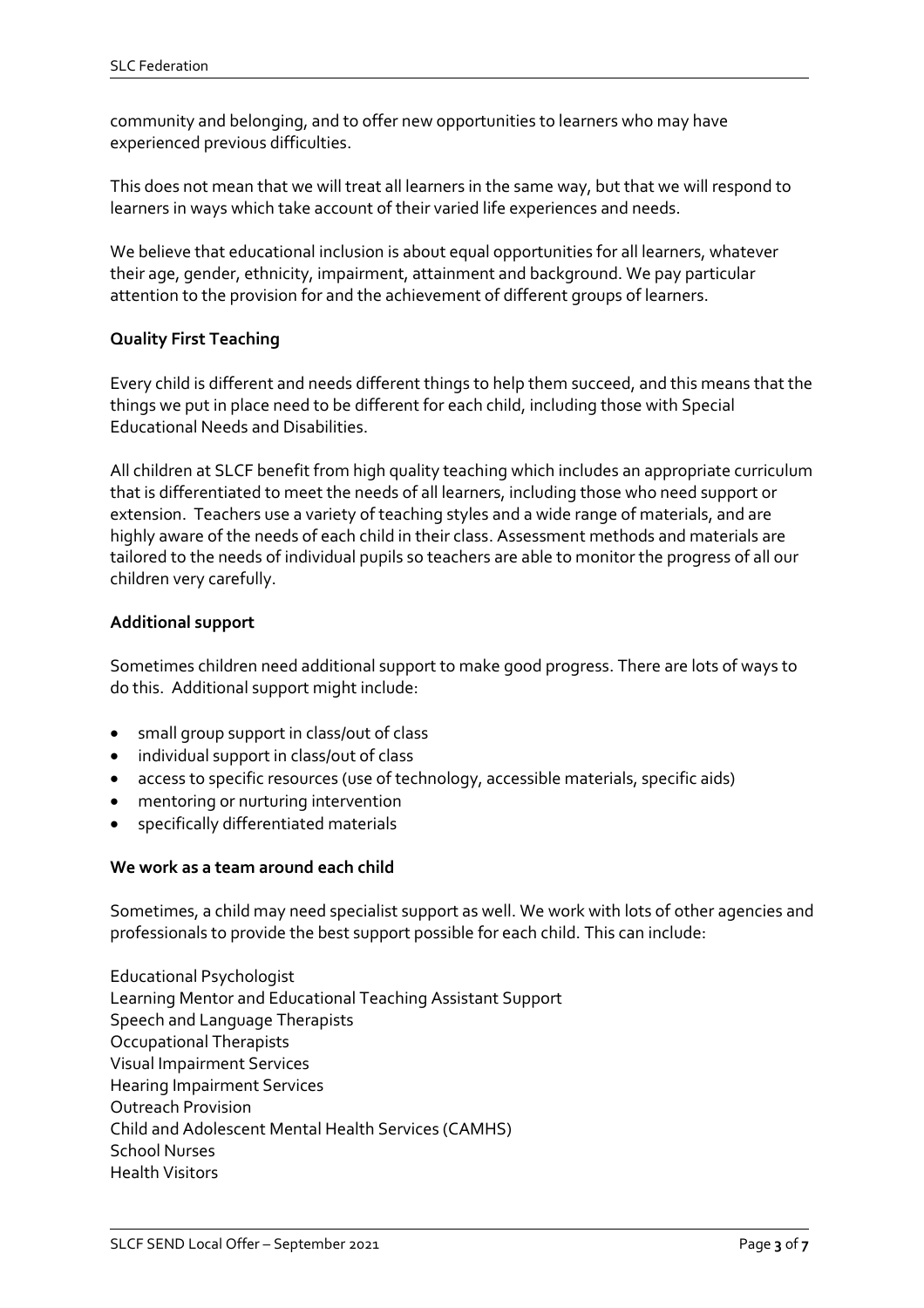Diabetes Liaison Nurses Epilepsy Liaison Nurses Social Workers Family Support Workers Sure Start Children's Centre Play therapy specialists

#### **After-school opportunities**

*All* children are able to apply to take part in after-school clubs and activities. Special Educational Needs and disabilities are not a barrier to participation.

Children with Special Educational Needs and disabilities are included in *all* educational visits and experiences, and appropriate support will be provided.

If you are worried about whether your child might need additional support to take part in an educational visit, please come and talk to us.

#### **Working with families**

At SLCF we know that all parents and carers want the best for their children and hope they will be happy and achieve their potential at school. We believe that success in the education of our children depends, at least in some part, on how parents, carers and school work together and this is particularly so when a child has additional needs.

Parents and carers know their children best and we want to take into account your views and experience to increase the effectiveness of any provision put in place for the child.

The process of identifying that a child might need additional support or assessment will involve a conversation between school and parents or carers at the earliest opportunity. This makes sure that parents and carers are always consulted at every step and kept fully informed about the help their child is given, and the results of that help. In addition to the termly parent/ teacher consultation, children with EHCP will have a yearly review and schools operate an 'open-door' policy where the SENDCO is available on request for any discussions.

We communicate with parents in a range of ways including texting, letters, telephone conversation and meetings, parents can also keep abreast of school events and news via the newsletters and websites.

#### **Making decisions**

Decisions about the provision a child requires will be made on the basis of the child's identified needs. These needs will usually be identified by school, sometimes an outside agency, and agreed in partnership with parents and carers. These decisions are usually made during consultations between parents and staff.

 $\overline{a}$ 

Judgements about the effectiveness of provision will be made by regular progress checks.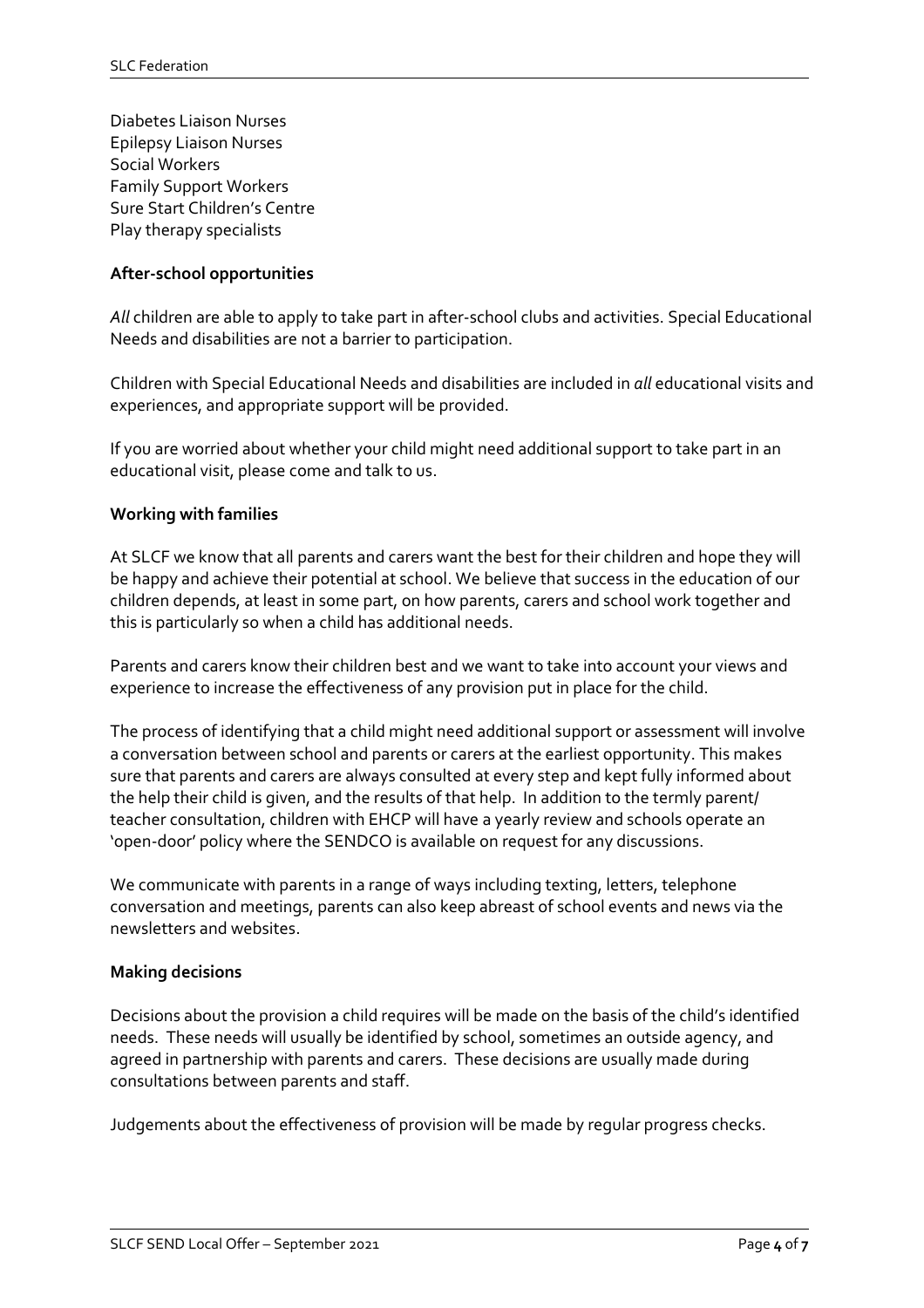#### **Barriers to learning**

Special Educational Needs and Disabilities could mean that a child has:

- learning difficulties difficulty in acquiring basic skills in school
- emotional and behavioural difficulties making friends or relating to adults or behaving properly in school
- specific learning difficulty with reading, writing, number work or understanding information
- sensory or physical needs such as hearing or visual impairment, which might affect them in school
- communication problems in expressing themselves or understanding what others are saying
- medical or health conditions which may slow down a child's progress and/or involves treatment that affects his or her education.

#### **Moving on to high school**

We believe it is very important to prepare all of our children for their transition to high school at the end of Year 6.

This is a challenging time for all children and their families, but we understand that it can be a particularly worrying time for children who need extra support or have additional needs.

We have worked very hard to make sure our support for children with SEND meets their needs well and we welcome conversations with parents and carers about the specific needs of their children.

#### **Enhanced transition**

If your child has a social/communication difficulty or a disability (for example, visual impairment), we may start planning for transition in Year 5. This means we start to meet with parents and carers, other professionals who may be involved and colleagues from high schools to talk about what particular provision needs to be made. These conversations are very useful as they ensure that parents, carers and children see what ongoing support will be available from a range of high schools. Then, it is easier to make a decision about the most appropriate school for your child. It also helps secondary colleagues plan ahead, so that appropriate support can be ready for your child when he or she arrives at the new school in Year 7.

Extra visits may be possible to the chosen high school, throughout the summer term, for children we feel would benefit from more opportunities to experience what their new school is like. These visits might include:

- finding ways around the building;
- who to go to for help;
- understanding the arrangements at meal times;
- meeting new teachers;
- specifically-tailored experiences.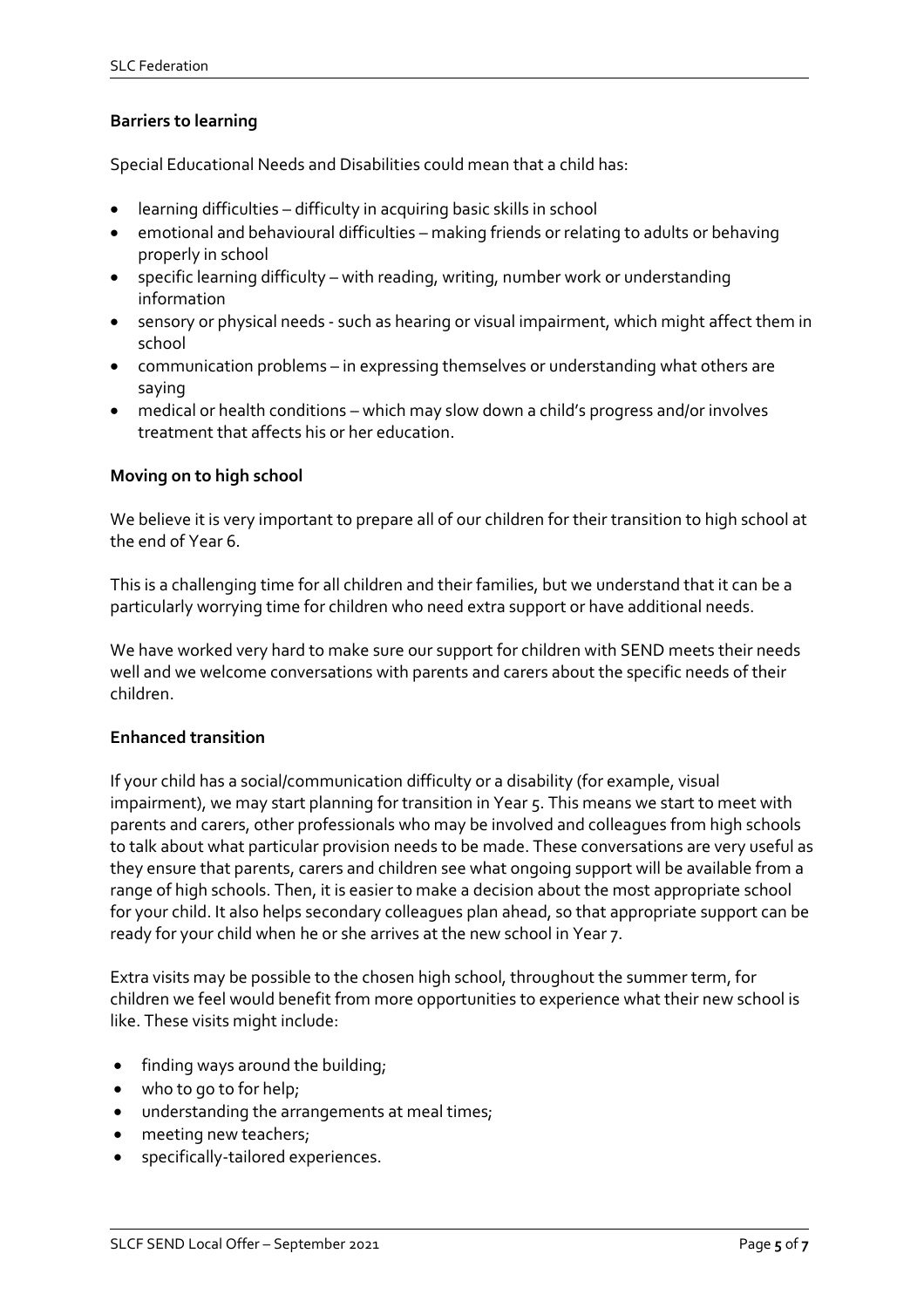#### **Information sharing**

When your child moves on to high school, we make sure that all information about your child's needs are passed on to the appropriate people at the new school.

#### **Who to contact**

A range of staff may be involved in supporting your child; class teachers, teaching assistants, along with visiting specialist staff from external professions (NHS, CAMHS, CHEWS etc…). External support may be in the form of one-off visits or longer-term support or intervention.

By speaking to the class teacher or the school SENDCO, help can be given with arranging for you to contact various people involved with your child's education.

The SENDCO for the Federation of schools is Jill Wood and can be contacted through school on: 01484 647008 (Scapegoat Hill) or 01484 844300 (Linthwaite Clough) or e-mail jill.wood@kirkleeseducation.uk

 $\overline{a}$ 

A range of other support services are available – see also Kirklees Local offer: <https://www.kirklees.gov.uk/beta/local-offer/the-local-offer.aspx>